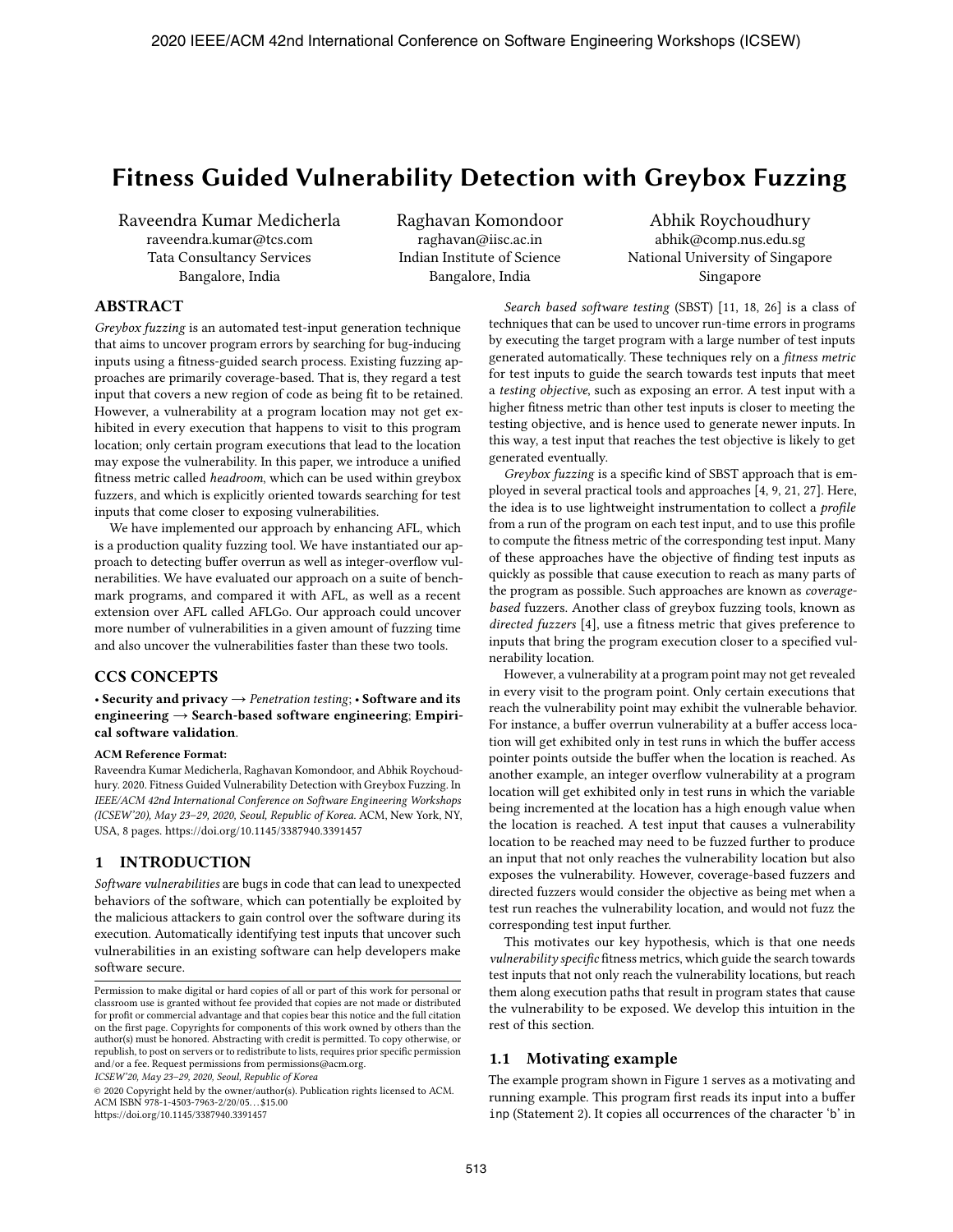

**1.0 0.5** "bbbb. "*bbbbbb.*."(261) "…" "…" "…" "…" **AC:131,CD:131,DA:130,DF:1 0.2** "bbbbbb. *Error* **AC:196,CD:196,DA:195,DF:1** "ܽ" **AB:1,BE:1,EF:1** "aa" "ܾ"  $"c"$ "ܾܾܾ … (66)" **AC:66,CD:66,DA:65,DF:1** "…" "…" "…" "…" **AC:1,CD:1,DF:1** AB:2, BE:2, EF:1 **AC:1, CE:1, EF:1 1.0 0.7**

**Figure 1: Example program with buffer overflow vulnerability at Statement 7**

inp into a another buffer outB (Statement 7). The branches in this program are labelled with letters **A** to **F**.

Note that this program is *vulnerable* to buffer overflow errors at Statement 7. Since the size of buffer outB is 250, if the input contains more than 250 occurrences of character 'b', then outB will overflow at this statement.

AFL [27] is a well-known coverage-based greybox fuzzing tool, which we refer to here in order to discuss why coverage-based fuzzing may not suffice to find vulnerabilities. A *branch pair* is a pair of consecutively executable branches in the program; e.g., in Figure 1, AB, AC, BD, BE, CE, and EF, are examples of branch pairs. A *branch pair profile* is a profile that records the number of visits to each branch pair in an execution. AFL considers a newly generated test input to be *fit* and *retains* it for further fuzzing iff for at least one branch pair *bp*, the visit count of *bp* by the execution on is *significantly different* from the visit count of the same branch pair by each execution on each other retained test input so far. Roughly speaking, two counts are significantly different if their logarithms to the base 2 are different. AFL uses the higher bar of significant difference as retaining too many test inputs dramatically slows down the efficiency and effectiveness of the search process.

Figure 2 shows (partially) a candidate tree of generated test inputs that may be generated by AFL for our running example. Due to randomization in the mutation operations that are used, the same tree may not be produced in every run of AFL. The root node is the given seed input "a". The edges represent the parent-child relationships between test inputs. The branch pair profile of each test input is shown in blue color to the right of the input. We may focus in particular on the path in the tree that runs vertically down the middle. The number that is indicated within round parentheses for each test input in this path depicts the number of 'b's in the input

**Figure 2: Generation of test inputs during fuzzing**

(there are no letters other than 'b' in the inputs in this path). We can ignore the red colored numbers within boxes for the moment, as they do not pertain to AFL. The first four inputs in this path will be retained, but the fifth input (with 196 'b's) will actually not be retained as its branch-pair profile is not significantly different from the profile of its parent (i.e., 131 'b's). Therefore, the sixth input (i.e., 261 'b's) would not actually be generated from the fifth input. Note that the sixth input would have been the first one in this path to cause a buffer overflow at Statement 7.

In other words, AFL would need to generate an input containing more than 250 'b's directly by mutating the fourth test input (i.e., 131 'b's). This can happen only via a mutation operation that inserts 129 or more 'b's in a single operation. The randomization in AFL is setup in a way that the probability of inserting a larger number of characters in a single mutation operation is directly proportional to the number of mutant test inputs generated by AFL so far. Therefore, a lot of time could elapse before such "large" mutations are tried.

A naive suggestion here would be to increase the probability of inserting larger number of bytes in mutation operations early in the run of AFL. However, this is a blunt idea, which would produce large input files early on, hence increasing the running time of each test input and hence slowing down the number of mutants that are generated by per unit time. Many of these large mutations may not useful also, e.g., ones that insert more number of 'a's than 'b's. Hence, the likelihood of finding vulnerabilities early may not be achieved.

Even directed fuzzing [4] is not necessarily effective in addressing this issue. In our example, a directed fuzzer would consider its objective as having been met the first time Statement 7 is reached. This would happen with the simple input "b" itself, which obviously does not expose the vulnerability.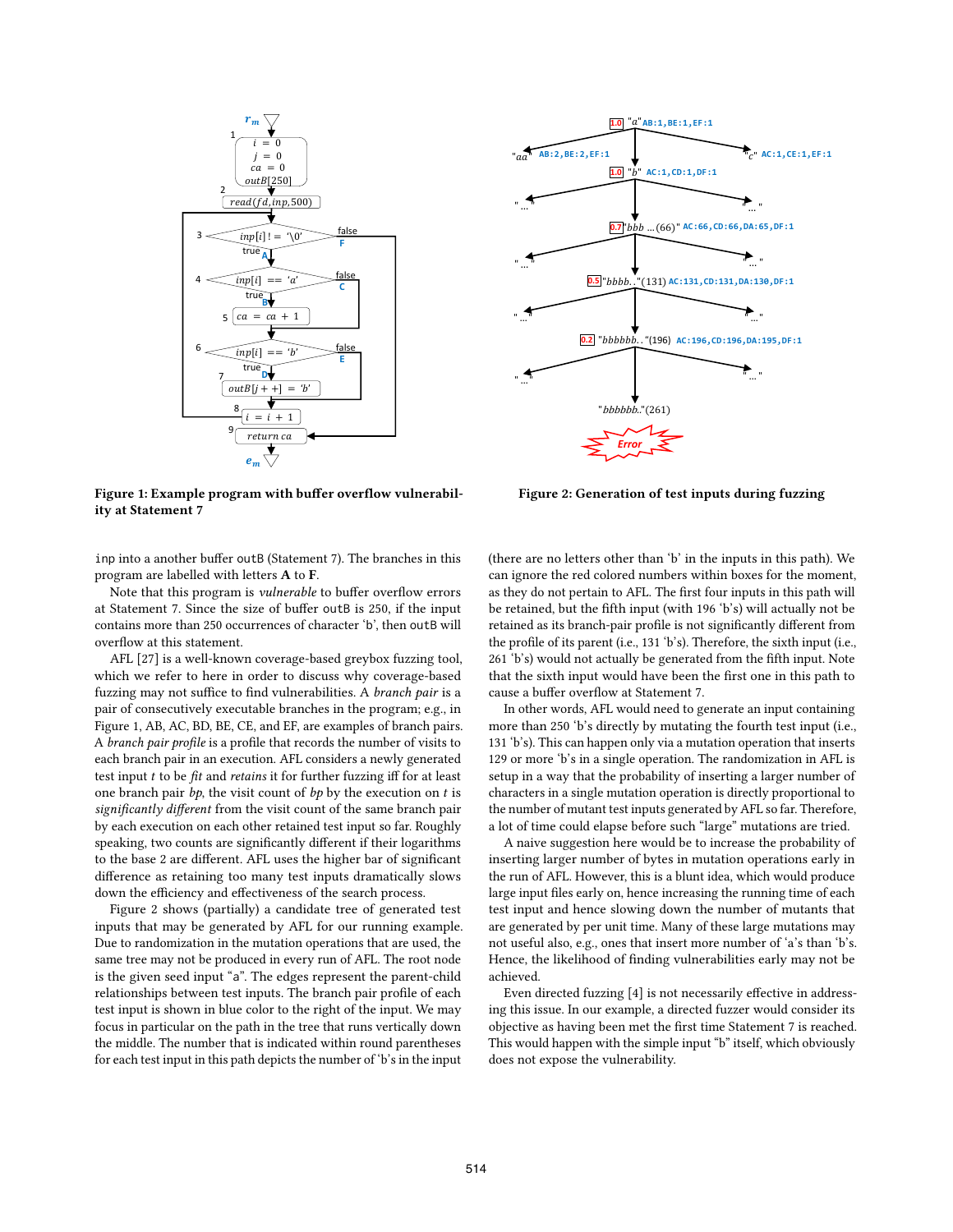# **1.2 Our test generation strategy**

To address the issues mentioned above, we introduce a novel idea of using a vulnerability-oriented fitness metric, which we call *headroom*. A headroom is a number between zero and one, which indicates how *close* an execution using a test input came to exposing a potential vulnerability at a given vulnerability location. The value zero indicates that the vulnerability was actually exposed at the location, while the value one indicates that run did not come close at all to exposing the vulnerability. How to calculate the headroom depends on the type of vulnerability being targeted, which we will discuss subsequently in this paper. The remainder of our proposal, in a nutshell, is to retain a newly generated test input not only if its coverage is significant different from the coverage attained by previously generated test inputs, but also if achieves *significantly lower* headroom at any of the given potential vulnerability locations in the program than other test inputs retained so far.

Figure 2 also illustrates the functioning of our proposed approach on our running example. When targeting buffer overrun vulnerabilities, we define the headroom of a run at a buffer access location (such as Statement 7) as the minimum distance between the location pointed to by the buffer access pointer and the end of the buffer across all visits to this location in the run, divided by the size of the buffer. The red numbers within boxes indicate the headroom achieved by each test input for the buffer access at Statement 7. With our approach, the fifth input in the central path in the tree (i.e., the input with 196 'b's) will be retained, because its headroom of 0.2 is significantly lower than the headrooms achieved by other test inputs generated so far (we will discuss the exact definition of significantly lower headroom in Section 2). Now, the test input with 261 'b's, which overflows the buffer, is likely to be produced sooner than if the fifth input was not retained, because a mutation operation that inserts 65 'b's (65 is 261-196) is much more likely to be tried than one that inserts 130 'b's (which would be required to directly generated the sixth input from the fourth input).

To summarize, our key idea is to retain and then further fuzz test inputs that may not be achieving new coverage, but that are effectively getting closer to exposing complex vulnerabilities, with closeness defined in a vulnerability-specific manner. This obviates the need to wait for undirected, low-probability events of generating large mutations that happen to find the same vulnerabilities.

In the context of grey-box fuzzing, our work is the first to the best of our knowledge that proposes the use of vulnerability-specific fitness metrics to detect complex vulnerabilities. The closest related approaches are optimization formulations in SBST to expose exception conditions [12, 25], and extending fuzzers with domain-specific objectives [20].

Our approach being a generic one, not aimed at a single kind of vulnerability, we describe instantiations of our approach to two different kinds of vulnerabilities, namely, buffer overruns and integer overflows. We describe an implementation of our approach, which is an extension over the popular greybox fuzzing tool AFL. We evaluate our approach using standard benchmarks – namely, the MIT Benchmarks [28], and the SV-COMP benchmarks. Our evaluation reveals that our approach finds 1.8 times more buffer overrun vulnerabilities than two baseline tools, namely, AFL [27] and AFLGo [4], in a given time budget. Our approach finds integer

overflow vulnerabilities many times faster than the two baseline tools.

The rest of this paper is organized as follows. Section 2 describes our approach. Section 3 discusses how to instantiate the headroom notion to a few different types of vulnerabilities. Section 4 discusses our implementation, while Section 5 summarizes the evaluation of our approach. Section 6 discusses related work, while Section 7 concludes the paper.

#### **2 VULNERABILITY DETECTION APPROACH**

In this section we present our approach in detail. Before we present our approach, we introduce the terminology that is central to our approach.

# **2.1 Terminology**

A *vulnerability* is a bug at a *vulnerability location* in a program P such that along certain executions paths that reach  $v_l$  an error occurs, such that the error leads to unexpected behaviors that may cause malicious attackers to exploit the execution for their purposes. Vulnerabilities can be of different types, e.g., buffer overruns, integer overflows, use after free, etc. Let  $V_L$  be the set of all such vulnerability locations in a given program  $P$ . (Our approach allows for different vulnerability locations to exhibit different types of vulnerabilities.) A *headroom*  $h \in [0, 1]$  is a measure of how close a test run came to exposing a vulnerability at a vulnerability location . A lower value of ℎ represents more *closeness* to exposing the vulnerability. The value  $h = 0$  means that in the run the vulnerability got manifested at  $v_l$ . The *vulnerability profile*  $I_h : V_L \to [0, 1]$ of a test run is a map from all vulnerability locations  $V_L$  to their corresponding head rooms as attained in the run.

In order to determine the fitness of a test input  $t$ , the vulnerability profile  $I_h$  from the test run on  $t$  is compared against the vulnerability profiles of the test runs on previously generated inputs so far. *Least headrooms*  $I_L : V_L \to [0, 1]$  is a global map that contains the least headroom at each vulnerability location witnessed across all test runs retained so far. We define an operation isCloser that takes a vulnerability profile  $I_h$  from a run as argument, compares it with  $I_L$  and returns a boolean answer, and also updates  $I_L$ .

bool  $\text{isCloser}(I_h)$  {  $ret = \exists v_l \in V_L$ .  $I_h(v_l) \prec I_L(v_l)$  $I_L = min(I_L, I_h)$ return *ret*

The operation  $\prec$  is a comparison in the *log*<sub>2</sub> scale; i.e., if its second argument is above 0.5 it returns true iff the first argument is below 0.5; if the second argument is between 0.25 and 0.5, it returns true iff the first argument is below 0.25, and so on.

#### **2.2 Our approach**

}

Our approach is a *co-evolutionary* computation model [14], where two (or more) populations of test inputs evolve simultaneously in a co-operative manner using their own fitness functions. We retain two populations of generated test inputs. *Population 1:* Test inputs that reach new regions of code compared to previous test inputs. This notion is inherited from coverage-guided fuzzing, and is meant to ensure that runs that progressively reach points closer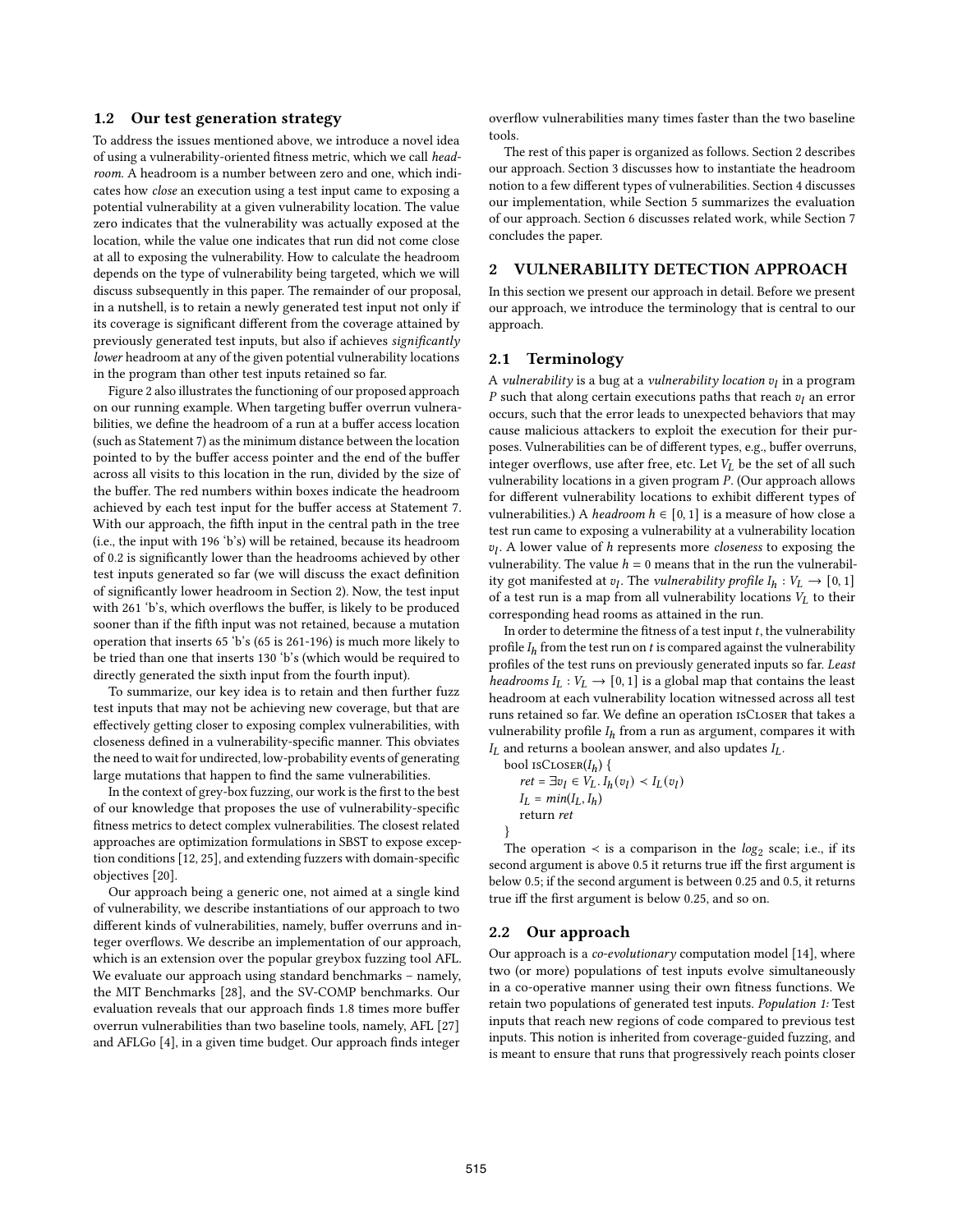**Algorithm 1** Test generation for vulnerability detection

| <b>Require:</b> Program P, and a initial input s.                         |
|---------------------------------------------------------------------------|
| <b>Ensure:</b> A tree of test inputs $T_G$ for P.                         |
| 1: Create an empty tree $T_G$ of test inputs.                             |
| 2: $(e_s, h_s)$ = RUN( <i>P</i> , <i>s.data</i> )                         |
| 3: $t_r$ . data = s<br>$\triangleright t_r$ is a new tree node            |
| 4: $t_r$ . fitness = COMPUTEFITNESS( $e_s$ )                              |
| 5: $t_r$ .reasonToRetain = "default"                                      |
| 6: $T_G.setRoot(t_r)$ .                                                   |
| 7: $I_L = \lambda v_l \in V_L$ . 1                                        |
| 8: repeat                                                                 |
| Let $t =$ select Next H $(T_G)$<br>9:                                     |
| Let $N = \text{GETFuzzPortinLH}(t)$<br>10:                                |
| Let $T_n$ = GENERATEOFFSPRING $(t, N)$<br>11:                             |
| for all $t_q$ in $T_n$ do<br>12:                                          |
| Let $(e_q, h_q)$ = RUN(P,t <sub>q</sub> .data)<br>13:                     |
| Let $I_q$ = COMPUTEFITNESS( $e_q$ )<br>14:                                |
| Let $I_h$ = GETVPROFILE( $h_q$ )<br>15:                                   |
| <b>if</b> $\text{isFir}(I_q) \vee (b = \text{isCloser}(I_h))$ then<br>16: |
| $t_q$ . fitness = $I_q$<br>17:                                            |
| $t_q$ .reasonToRetain = "default"<br>18:                                  |
| if <i>b</i> then<br>19:                                                   |
| $t_g$ .closeness = $I_h$<br>20:                                           |
| $t_q$ .reasonToRetain = "headroom"<br>21:                                 |
| end if<br>22:                                                             |
| ADDCHILD $(T_G,t,t_q)$<br>23:                                             |
| end if<br>24:                                                             |
| end for<br>25:                                                            |
| 26: <b>until</b> user terminates the run                                  |
| 27: <b>return</b> $T_G$                                                   |

and closer to vulnerability locations are generated. *Population 2*: Test inputs that don't reach new code regions, but reduce headroom at vulnerability locations more than other previously generated test inputs.

Algorithm 1 describes our approach. The approach is basically an enhancement to the widely used greybox fuzzing tool AFL.

Given a program  $P$  and an initial test input  $s$ , the algorithm iteratively generates test inputs, and *retains* some of them in a tree  $T_G$ . Each node of the tree corresponds to a test input, and has four fields. The "*data*" field contains the actual test input (a sequence of bytes). The field "*reasonToRetain*" indicates which of the two populations the test input belongs to, with value "*default*" indicating the first population and value "*headroom*" indicating the second population. The "*fitness*" field contains the branch-pair coverage profile corresponding to this test input. The field "*closeness*" is used only for test inputs in the second population, and stores the vulnerability profile.

Lines 2-7 create the root of this tree using the given seed test input s. We assume that the program has been instrumented in a way that each run returns a pair of data structures  $(e_s, h_s)$  such that the branch-pair profile and the vulnerability profile can be computed from these data structures, respectively. Specifically, the routine COMPUTEFITNESS computes the branch-pair profile.

The algorithm then works iteratively and continually using the loop that begins at Line 8, generating one or more child test inputs from a selected test input in each iteration. The *selection operation* SELECTNEXTH (called in Line 9) works as follows. In its evennumbered invocations, it selects a Population 1 test input from  $T_G$ using AFL's underlying selection algorithm. In its odd-numbered invocations, it selects one of the Population 2 test-inputs from  $T_G$ randomly in a way that that the probability of a test input getting selected is high if it has never been fuzzed before (i.e., is a leaf of  $T_G$ ) or has low headroom for some vulnerability location, is moderate if it was fuzzed many iterations back in the run of the algorithm, and is low if it was fuzzed in a recent iteration. The exact values of these thresholds is a tunable parameter.

The *fuzzing potential* of a test case  $t$  is a number, denoted as  $N$ , and is obtained by invoking the GETFUZZPOTENTIALH operation in Line 10. This operation invokes AFL's underlying fuzzing potential operation in case  $t$  is a Population 1 test input, and returns a number that is inversely proportional to the least entry in the vulnerability profile of  $t$  in case  $t$  belongs to Population 2. Again, the proportionality factor is tunable.

In Line 11,  $N$  test inputs are generated as offspring of  $t$  (by fuzzing .*data*), using AFL's approach as-is. AFL uses different *genetic operators* such as *flipping bits* at specific locations in the .*data*, *copying bytes* from one location in .*data* and writing them to some other location, etc. For simplicity, we do not depict cross-over operations that generate a single child test input from multiple parent test inputs.

Each newly generated test input  $t_q$  is executed in Line 13. The routine GETVPROFILE creates the the vulnerability profile of the test input (see Line 15). The instrumentation that is required to generate a vulnerability profile depends on the type of vulnerability. We discuss this in further detail in Sections 3 and 4.

Lines 16-23 of Algorithm 1 add the newly generated test input  $t_q$ if either  $t_q$  achieves a different branch-pair profile than other inputs in  $T_G$ , as tested by AFL's built-in routine isFir, or has attained less headroom than previously generated test inputs for some vulnerability location, as tested by the routine isCloser, which we had already presented in Section 2.1.

After Algorithm 1 is terminated, the vulnerability exposing test inputs are obtained by picking up the test inputs in  $T_G$  whose vulnerability profiles have a zero entry for any vulnerability location.

# **3 INSTANTIATING HEADROOM TO SPECIFIC VULNERABILITY TYPES**

In this section we demonstrate the generality of the notion of headroom by instantiating it to two types of real-life vulnerabilities.

#### **3.1 Buffer overrun vulnerabilities**

A buffer overrun occurs when a buffer (or array) is written to beyond its limits. It is a very prevalent vulnerability in real world software; for instance, it ranks third in the top 10 most dangerous software errors in the CVE database [8].

Consider a buffer access location  $v_l$  of the form "\*ptr = ...", where ptr is a pointer, and consider a specific visit to this location during a run. Let  $A_c$  be the value of ptr during this visit, and let  $A_h$  and s be the starting address and size of the allocated buffer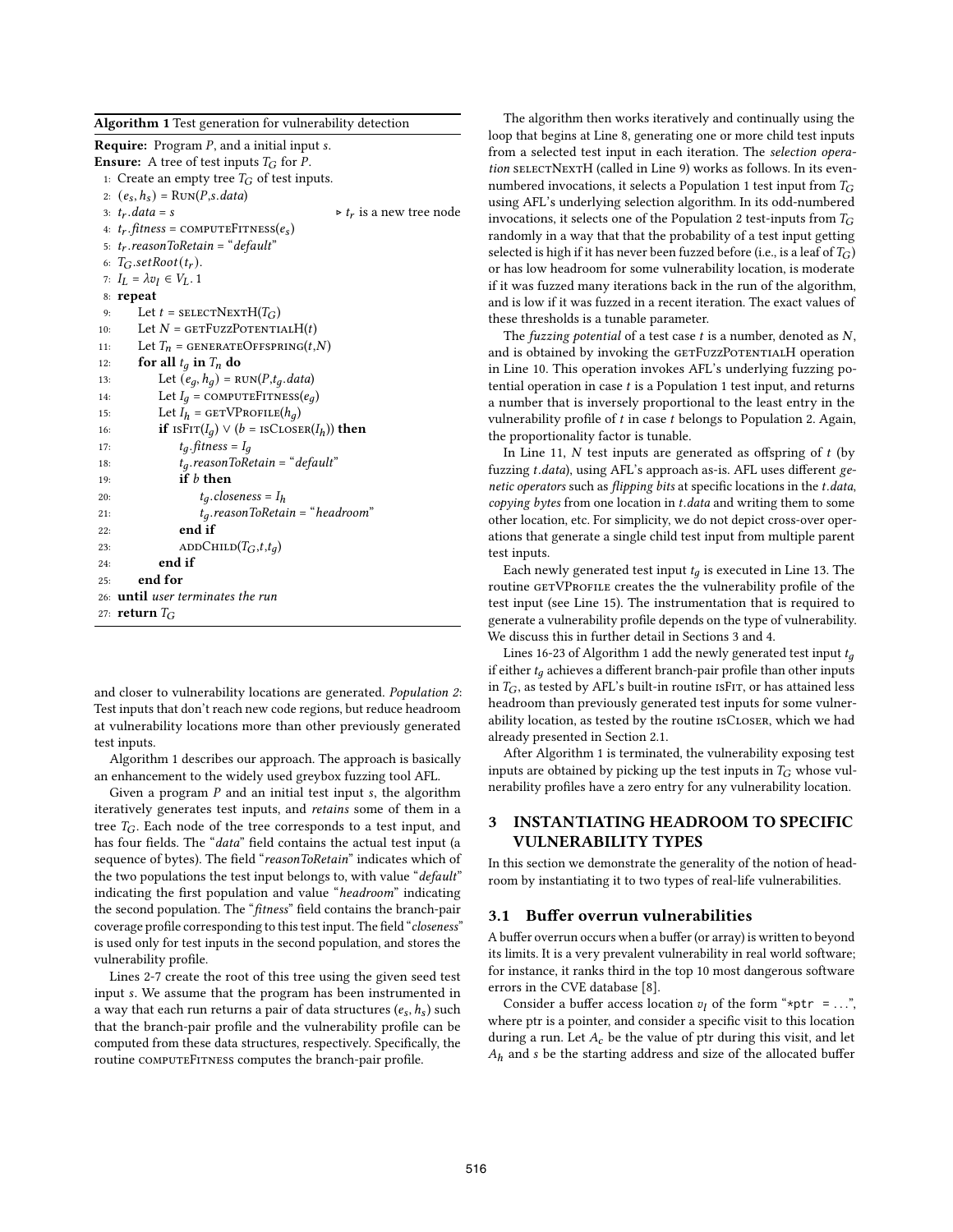within which ptr is supposed to point to during this visit (how to determine this is discussed in further detail in Section 4). We define the headroom  $h_l$  during this visit as follows:

$$
h_l = \begin{cases} 0, & \text{if } A_c \ge A_h + s \\ \frac{(A_h + s - A_c)}{s}, & \text{if } A_h \le A_c < A_h + s \\ 1, & \text{otherwise.} \end{cases} \tag{1}
$$

Finally, the headroom for the entire run at  $v_l$ , i.e.,  $I_h(v_l)$ , is defined as the least value of  $h_l$  as defined above across all visits to  $v_l$  during the run (it is taken as 1 if  $v_l$  was not visited at all during the run).

#### **3.2 Integer overflow vulnerabilities**

Integer overflow (or wraparound) occurs when the result of an operation that involves integer variables goes beyond the range of values that can be represented by the integer type [10]. These operations could be arithmetic operations, value-losing type castings, or bit shift operations. An integer overflow can lead to other vulnerabilities such as buffer overflows or non-termination of programs.

Integer overflows can be of two types. The first type is *maximum value wrap around*, where a value greater than the maximum representable integer *max* is attempted to be computed, hence causing the result to erroneously wrap around to the negative side. Let  $i<sub>o</sub>$ be the value that is sought to be computed at a vulnerability location (that is, a location where one of the operations named above occurs) during a specific visit to this location during a run. Then, the headroom corresponding to this visit can be defined as:

$$
h_{l} = \begin{cases} 0, & \text{if } i_{o} > I_{max} \\ \frac{(I_{max} + 1 - i_{o})}{I_{max}}, & \text{if } 0 < i_{o} \le I_{max} \\ 1, & \text{otherwise.} \end{cases} \tag{2}
$$

Finally, the headroom for the entire run at  $v_l$ , i.e.,  $I_h(v_l)$ , is defined as the least value of  $h_l$  as defined above across all visits to  $v_l$  during the run (it is taken as 1 if  $v_l$  was not visited at all during the run). Intuitively, the headroom is the difference between the highest value sought to be computed at the location  $v_l$  during the run and *max* , expressed as a ratio of *max* itself.

The headroom can be defined for *minimum value wrap around* analogously. We provide more details about how the formula above can be computed by actual instrumentation in Section 4.

#### **4 IMPLEMENTATION**

In this section we describe the implementation of our approach, along with instantiation of this approach for finding buffer overrun and integer overflow vulnerabilities as described in Section 3. We have implemented our approach as an extension of AFL. AFL has been a popular platform for researchers to implement and evaluate extensions to fuzzing [4, 17, 24]. AFL is a fuzzer for C programs. Our extensions to AFL include changes to maintain two populations of test inputs, to select test inputs from Population 2 for fuzzing, to calculate the fuzzing potential for a Population 2 test input, and logic to retain a Population 2 test input if it achieved a significantly better than vulnerability profile than other Population 2 test inputs in the tree  $T_G$ . We had described all these changes conceptually in Section 2.

```
1 void *glb_obuf;int glb_size_obuf;
2 void main(){
3 char inp[100], obuf[50], char c; int i = 0;
4 glb_obuf=(void *) obuf;
5 glb\_size\_obuf = 50;
6 fgets(inp,100,stdin);
7 while((c = in[i++]) != NULL){<br>8 hdr. calc. boy(1 glb. obuf (y
8 hat_cabc_bov(1,glb_oubuf, (void *)out, glb_size_obuf);<br>9 xout++ = c*out++ = c;
10 \qquad \gamma11 }
```
#### **Figure 3: Example instrumented program for buff. overrun**

AFL comes with a compiler that instruments the given program to compute the branch-pair profile at run-time. Using the CIL [19] program transformation framework, we have implemented a sourceto-source pre-processor that adds extra instrumentation to the program to-be-tested to populate the vulnerability profile at run-time. Our instrumentor runs first, and our instrumented program is supplied to AFL's compiler for AFL's instrumentation to be added. Our instrumentor adds a separate table in shared memory for communicating the vulnerability profile from the test run. Similar to AFL's visit-count table, each entry of our table (which is a headroom at a vulnerability location) is a 8-bit value.

#### **4.1 Buffer overrun instrumentation**

Here we describe how we have implemented buffer overrun instrumentation. CIL's simplifier converts all buffer-writing statements into the form "\*ptr = *exp*". Hence, we only need to instrument statements of this form.

We illustrate the buffer-writing instrumentation using the example program in Figure 3. The code shown in blue colour is not part of the given program, and is instrumentation added by our approach. This program reads a NULL delimited string into an input buffer 'inp' in Line 6 and copies this string into an output buffer 'obuf' in Line 9. In this program there is a potential buffer overrun at Line 9, which will be exposed by any input string with length more than 50 characters.

To instrument a buffer-writing statement, our instrumentor uses CIL's built-in pointer analysis. The pointer analysis identifies the statement(s) where the buffer(s) that ptr may potentially point to are declared/allocated. The instrumentor adds actual headroom instrumentation for a buffer-writing statement only in cases where the pointer analysis returns a unique buffer declaration/allocation site.

In our example program, the pointer 'out' at Line 9 is determined by pointer analysis to point to the buffer 'obuf' that is declared in Line 3. Our instrumentor introduces and initializes two global instrumentation variables right after each such buffer declaration/allocation site. Lines 4-5 show this code. The first variable records the starting address of the buffer, while the second records the size of the buffer (see symbols  $A_h$  and  $s$  in Section 3.1).

The actual headroom calculation is implemented in a separate function \_hdr\_calc\_bov. The instrumentor adds a call to this function just before each vulnerability location (see Line 8). The parameters to this function are: a constant representing the vulnerability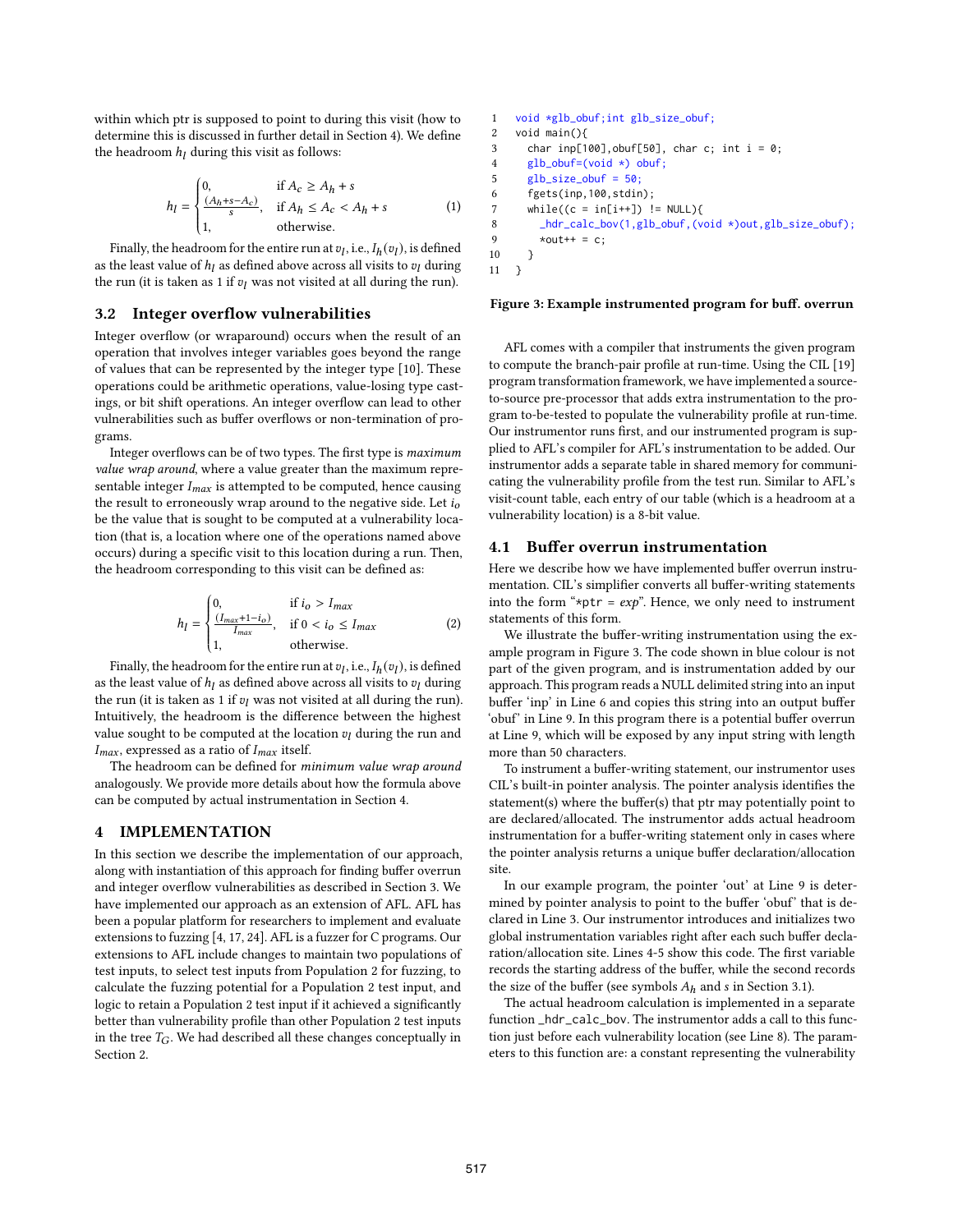|                 | $1 \times v$ prof is a global array. |                |                                  |
|-----------------|--------------------------------------|----------------|----------------------------------|
|                 | It is the vuln profile. $*/$         |                |                                  |
|                 | 2 void _hdr_calc_bov(int v_id, 1     |                | /* v_prof is a global array $*/$ |
| 3               | void *buf_head,                      | 2              | void _hdr_calc_iov(int v_id,     |
| $\overline{4}$  | void *cur_pos,                       |                | long expVal){                    |
| 5               | int buf_size){                       | 3              | double $hr = 1.0$ ; int tmp;     |
| 6               | double $hr = 1.0; int tmp;$          | $\overline{4}$ | $if(expVal \leq 0)$              |
| 7               | $if(cur_pos < buf_head)$             | 5              | return;                          |
| 8               | return;                              | 6              | $if(expVal > INT_MAX )$          |
| 9               | $tmp = buf\_head + buf\_size; 8$     |                | $v\_prof[v_id] = 0$ ;            |
| 10              | if (cur_pos >= $tmp)$                | 9              | return;                          |
| 11              | $v\_prof[v_id] = 0$ ;                | 10             | }                                |
| 12              | return;                              | 11             | $tmp = INT\_MAX - expVal + 1$ ;  |
| 13              | }                                    | 12             | $hr = (double)tmp/INT_MAX;$      |
| 14              | $tmp = cur_pos$                      | 13             | $if(hr < v\_prof[v_id])$         |
| 15              | $hr = (double)tmp/buf_size; 14$      |                | $v\_prof[v_id] = hr$ ;           |
| 16              | $if(hr < v_prof[v_id])$              | 15             | return;                          |
| 17              | $v\_prof[v_id] = hr$ ;               | 16             | -7                               |
| 18              | return;                              |                |                                  |
| 19 <sup>3</sup> |                                      |                |                                  |
|                 | (a)                                  |                | (b)                              |

**Figure 4: Instrumentation functions (a) buffer overflow (b) integer overflow**

location, the starting address of the (unique) buffer to which the access-pointer points to, the current value of the access pointer, and the size of the buffer.

Figure 4(a) shows the pseudo code for the function \_hdr\_calc\_bov. This function encodes the calculation that was described in Section 3.1. This function first checks for underrun condition, and simply returns if so (Lines 7-8). It then checks for overrun condition. If an overrun has already occurred, it sets the headroom in the vulnerability profile to zero (Line 11). Otherwise, it calculates and sets the headroom in the vulnerability profile in Line 17.

Our current implementation has some limitations, and does not handle the following scenarios: (a) An access pointer pointing to more than one buffer as per pointer analysis, (b) Buffer underflows, (c) Buffers allocated within loops, and (d) Buffer over reads. We believe it would be possible to alleviate most of these limitations via appropriate extensions as part of future work.

# **4.2 Integer overflow instrumentation**

For integer overflow checking, our automated approach instruments arithmetic operation statements of the form  $v1 = v2 + v3$ ,  $v1 = v2 \times v3$ ,  $v1 = v2 - v3$ . In computing the headroom, we have adopted *width extension test* [10] approach. In this approach, the operands of each integer expression are first converted into wider bit-width numbers, and the expression is computed using the higher bit-width. The result (which is in the higher bit-width) is checked to see whether it is within the range of values represented by the original bit-width. In our implementation, we target expressions whose original operands are 32-bit integers, and we use 64-bit "long" integers as the extended bit-width.

Figure 4(b) shows pseudo code for the function \_hdr\_calc\_iov, a call to which is inserted by our instrumentor just before each vulnerability location. The arguments to the function are the ID of the vulnerability location, and the result from the evaluation of the expression at the higher bit-width. This function encodes the calculation that was described in Section 3.2 for maximum value wraparound checking. (We use an analogous function for minimum value wraparound checking, which we use only for "minus" statements.) This function first checks whether expVal is a negative number, in which case maximum value wraparound has not happened. It then checks if the maximum value wraparound overflow has already happened (Lines 6-10). Otherwise, it calculates and stores the headroom in Line 14.

Currently, our implementation does not check overflows that occur due to type casting and bit-shift operations. Also, it does not handle integer types with bit-widths other than standard 32-bit integers.

# **5 EVALUATION**

In this section we provide evaluation of our approach in the context of buffer overrun vulnerabilities (BOV) as well as integer overflow vulnerabilities (IOV).

## **5.1 Benchmark programs**

For our evaluations we have used a set of eight "MIT Benchmarks"<sup>1</sup> [28] programs, as well as the "SV-COMP benchmarks". The MIT Benchmark suite has been used by previous researchers to evaluate symbolic-execution based techniques that detect buffer overflow vulnerabilities [22]. The SV-COMP benchmarks are used in premier competitions such as SV-COMP [1] and Test-comp [2], to compare and evaluate state-of-the-art tools that are based on static analysis [3], symbolic execution [6], or fuzz testing [7, 16], and that identify vulnerabilities such as integer overflows, errors such as assertion violations, etc.

We compare the performance of our tool, which we call AFL-HR, with two baselines: AFL, and the directed fuzzer AFLGo [4]. We used two machines in our evaluations: one with an Intel i7-6700 processor and 32 GB RAM, and one with an Intel i7-8700 processor and 64 GB RAM.

# **5.2 Buffer overrun vulnerabilities**

The names of the MIT Benchmarks that we use are s1, s3, s4, s5, b1, b3, b4, and f1. These eight MIT Benchmarks, between them, have 46 vulnerable buffer overrun locations. These locations have been identified by the suite designers, and serve as a ground truth for our evaluations (although this information is not made available to the tools in our evaluation). For each benchmark we made a single small seed test input, and gave it to all three tools. Each tool was given a budget of 3 hours for each run on each benchmark, and was run 5 times on each benchmark in order to mitigate the effects of randomness that is present in each tool. Note that this evaluation is more rigorous than tool evaluations in competitions like SV-COMP and Test-Comp, as they evaluate each tool based on only one run on each benchmark. We have used Mann-Witney U-Test [15] for validating the performance of our tool with respect to the two baseline tools.

Table 1 and Figure 5 summarizes the results of the evaluation. In Table 1, Column 2 shows the benchmark name. Column 3 shows the number of known vulnerability locations. Columns A to C show the mean number of buffer overflows detected by AFL-baseline, AFLGo, and AFL-HR modes across five runs. Column D shows whether the number of buffer violations detected by AFL-HR are statistically

<sup>&</sup>lt;sup>1</sup>http://bitblaze.cs.berkeley.edu/lese/lese\_benchmark\_100208.tar.gz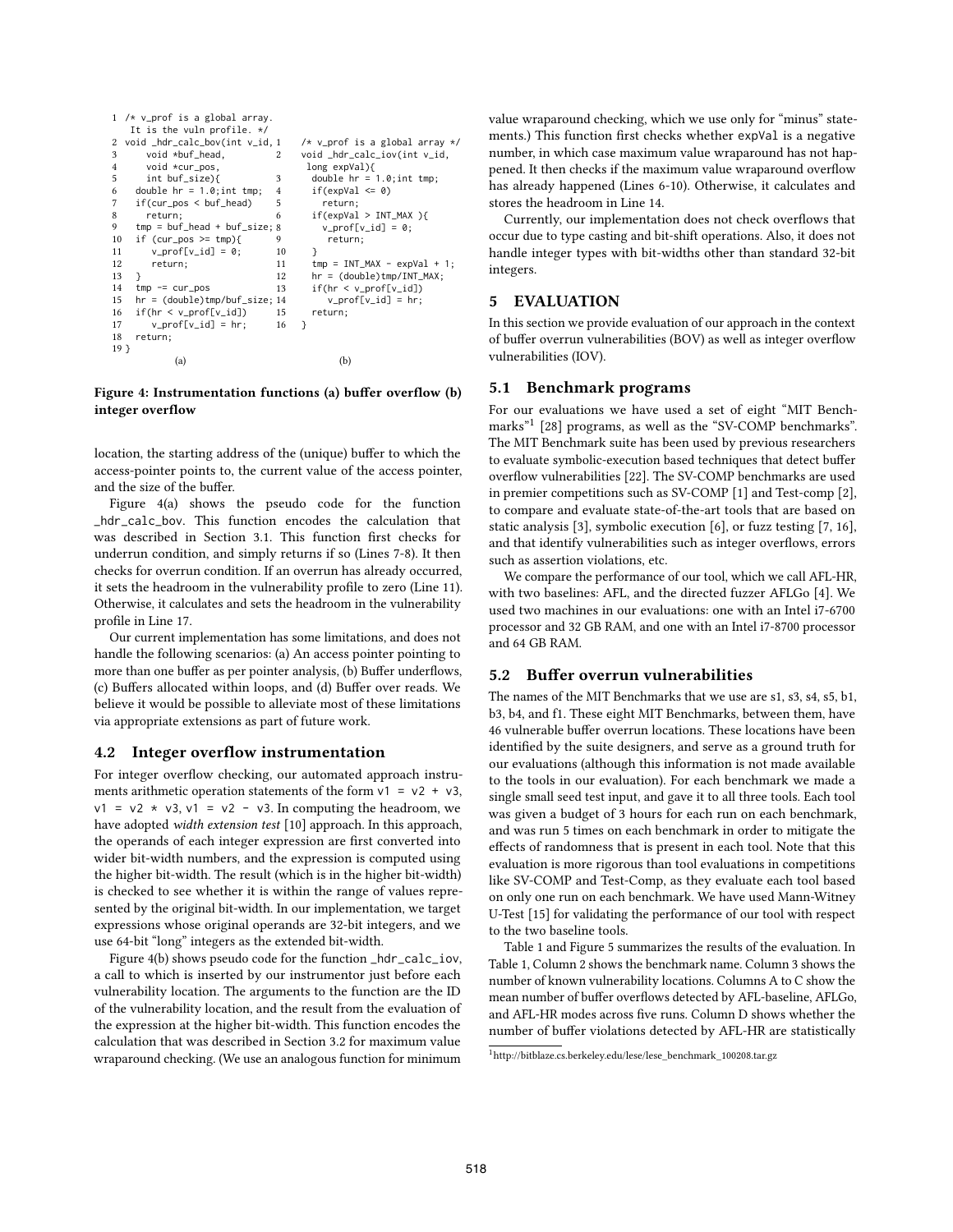

**Figure 5: Results for buffer overrun detection**

| S.No | Bench- | Number     |                        | # vuln. locations detected | Statistically |    |     |
|------|--------|------------|------------------------|----------------------------|---------------|----|-----|
|      | mark   | vulnerable | AFL-HR<br>AFLGo<br>AFL |                            | Significant?  |    |     |
|      |        | locations  | (A)                    | (B)                        | (C            | (D | (E) |
|      | s1     | 28         | 8                      | 10                         | 17            | v  | v   |
| 2    | s3     | 3          | $\overline{c}$         | 2                          | 3             |    | Y   |
| 3    | s4     |            | 3                      |                            |               |    | Y   |
| 4    | s5     | 3          |                        |                            |               |    |     |
| 5    | b1     |            |                        |                            |               | N  | N   |
| 6    | b3     |            |                        |                            |               |    | N   |
|      | b4     |            |                        |                            |               | N  | N   |
| 8    | f1     |            |                        |                            |               | N  |     |

**Table 1: Average number of buffer overflow violations detected by each tool and results of statistical significance tests.**

significantly different when compared to AFL or not. Column E shows the same evaluation with respect to AFLGo.

In Figure 5, each plot shows the cumulative number of vulnerabilities found by a single tool over the three hour duration across all the benchmarks, by starting all the runs simultaneously and letting them run concurrently. For each benchmark, at any point of time in the three hour window, the average number of vulnerabilities found in this benchmark across the five runs corresponding to this benchmark up to this point is considered.

In summary, our approach AFL-HR finds a total of 29 (from the total of 46) vulnerabilities within 3 hours, while AFLGo and AFL find 19 and 16 vulnerabilities, respectively. All the vulnerabilities found by AFLGo and AFL also found by AFL-HR. Furthermore, as the plots reveal, AFL-HR finds the vulnerabilities much faster. For instance, by 1 hour, AFL-HR has found 26 vulnerabilities, while in the same time AFL has found only 16 vulnerabilities and AFLGo has found 17 vulnerabilities. The statistical significance test shows that AFL-HR detected significantly more buffer overflow violations than AFL and AFLGo in 50% of the programs.

## **5.3 Integer overflow vulnerabilities**

Our primary benchmark suite for this evaluation is the suite of SV-COMP 2019 benchmarks. We use 177 integer overflow benchmarks, with each benchmark known to have one vulnerable integer operation. These benchmarks being smaller in size, each tool was



**Figure 6: Results for integer overflow detection**

given a budget of 900 seconds per benchmark (this timeout is a standard in the SV-COMP and Test-comp competitions). Each tool was given three seeds, which contained zero, the smallest negative number and the largest positive number, respectively. Each tool was run 5 times on each benchmark.

Figure 6 summarizes the results, in the same format as in Figure 5. We show the plots only until the first 400 seconds, as after that point all tools have identified almost the same number of vulnerabilities. It is notable that in the first 15 seconds itself, AFL-HR found 143 vulnerabilities, while AFLGo found 118 vulnerabilities and AFL found 110 vulnerabilities. Further, when we consider all vulnerabilities in all benchmarks, the increased number of vulnerabilities found by AFL-HR compared with both AFL and AFLGo in the first 15 seconds is statistically significant. At the end of the entire 900 seconds, AFL-HR found 148 vulnerabilities, AFLGo found 146 vulnerabilities, and AFL found 147 vulnerabilities. On average, AFL-HR needed 7 seconds to find each vulnerability, while AFLGo needed 27 seconds and AFL needed 42 seconds.

# **6 RELATED WORK**

In this section we compare our work with related work across three different categories.

In recent years there has been a large body of reported work on greybox fuzz testing [11, 21, 27], as this approach has been found to be scalable and practical. Basic coverage-based greybox fuzzing approaches came first. Subsequently, researchers have proposed extensions such as to prioritize the coverage of low-frequency paths [5, 7, 21, 24], and to *direct* fuzzers to reach more quickly a given set of target program locations [4].

FuzzFactory [20] is a framework for instantiating a fuzzer with domain-specific testing objectives. Our approach cannot be seen as a possible instantiation of their approach, as they maintain a single population of test inputs, and use AFL's default selection logic to select test inputs to fuzz from this population. In other words, test inputs that are more fit as per the domain-specific objective may not be fuzzed more, unlike in our approach. Also, their paper does not focus on detecting vulnerabilities.

None of the approaches mentioned above are targeted at identifying difficult vulnerabilities that get exhibited only in runs that reach